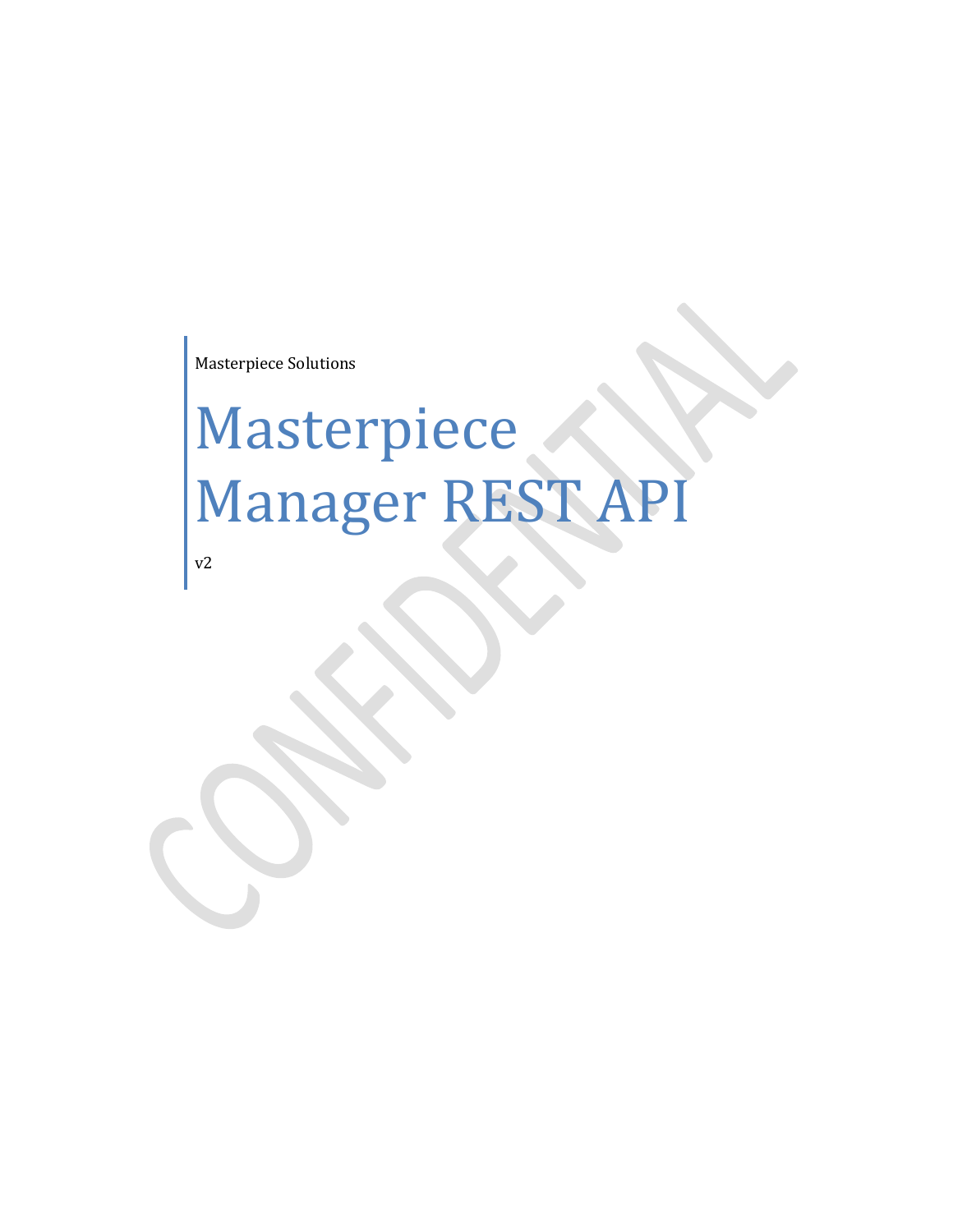# **Table of Contents**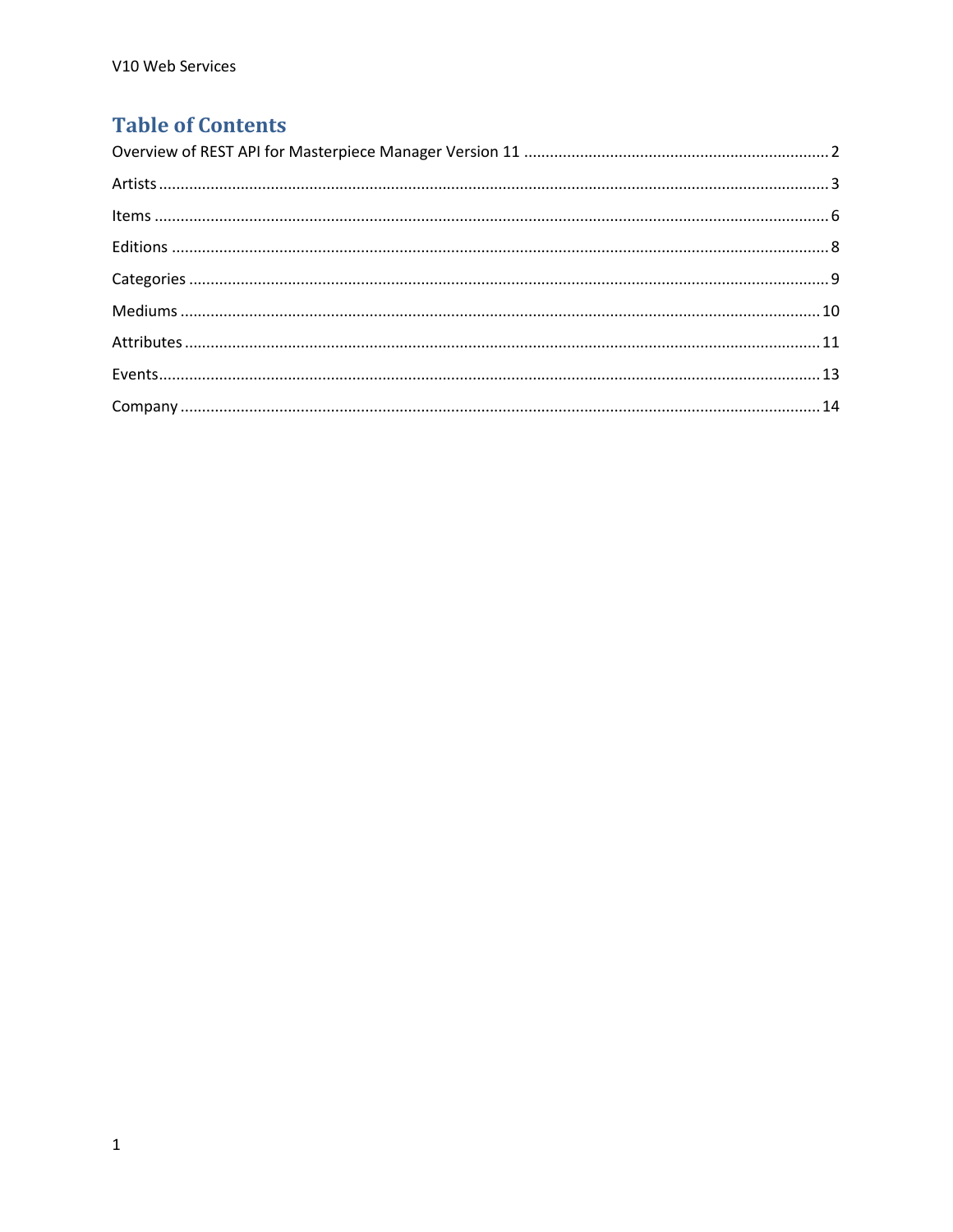## <span id="page-2-0"></span>**Overview of REST API for Masterpiece Manager Version 11**

This only applies to the online version (v11) of Masterpiece Manager.

All calls are "restful"; that is, they are http addresses with options specified as url parameters. Additionally, all the calls use the GET protocol (even if "logically" a PUT, POST or DELETE), for simplicity and consistency.

We have attempted to make them simple, consistent and intuitive to use.

Where applicable, pagination and partial response is supported so only the required data is retrieved.

The general format is <resource>?<param1>=value1&<param2>=value2... For example, artists?key=123xyz&fields=artistId, lastName, firstName

All calls require a unique "key" that enables retrieval of data for a specific client.

Keys are generated in Administration->Company->Developer Settings.

Note: if the key contains a plus sign (+), the key will have to be modified [by us] before you can use it. If no other parameters are included, then pagination defaults (for offset and limit) may be applied.

Some calls have optional "filter" parameters; e.g., to limit results to items in a given category.

The same API is used for retrieval and for searching. Searches are accomplished by using the "q" url parameter and fields can be searched by specifying one or more field|value pairs.

All data is sent and returned in JSON (JavaScript Object Notation) format. Data is returned in string format, or data can be null. Some numeric data may be in string format, which is not an issue for "loosely typed" PHP but other languages might need to convert.

All data names, whether as url parameters or in returned results, use lowerCamelCase capitalization, which is consistent with javascript conventions and thus fits well with JSON-formatted result sets. Basically this means single words are lowercase and multiple words are concatenated with no special characters (no underlines or dashes) and all but the first word are capitalized. Examples: artistId, lastName, title, scancode, createDate

Where applicable, elements are only returned if Display Web is checked (e.g., items, events).

You can test out various parameters easily using a web browser.

Current API is at https://masterpiece-api.com/v2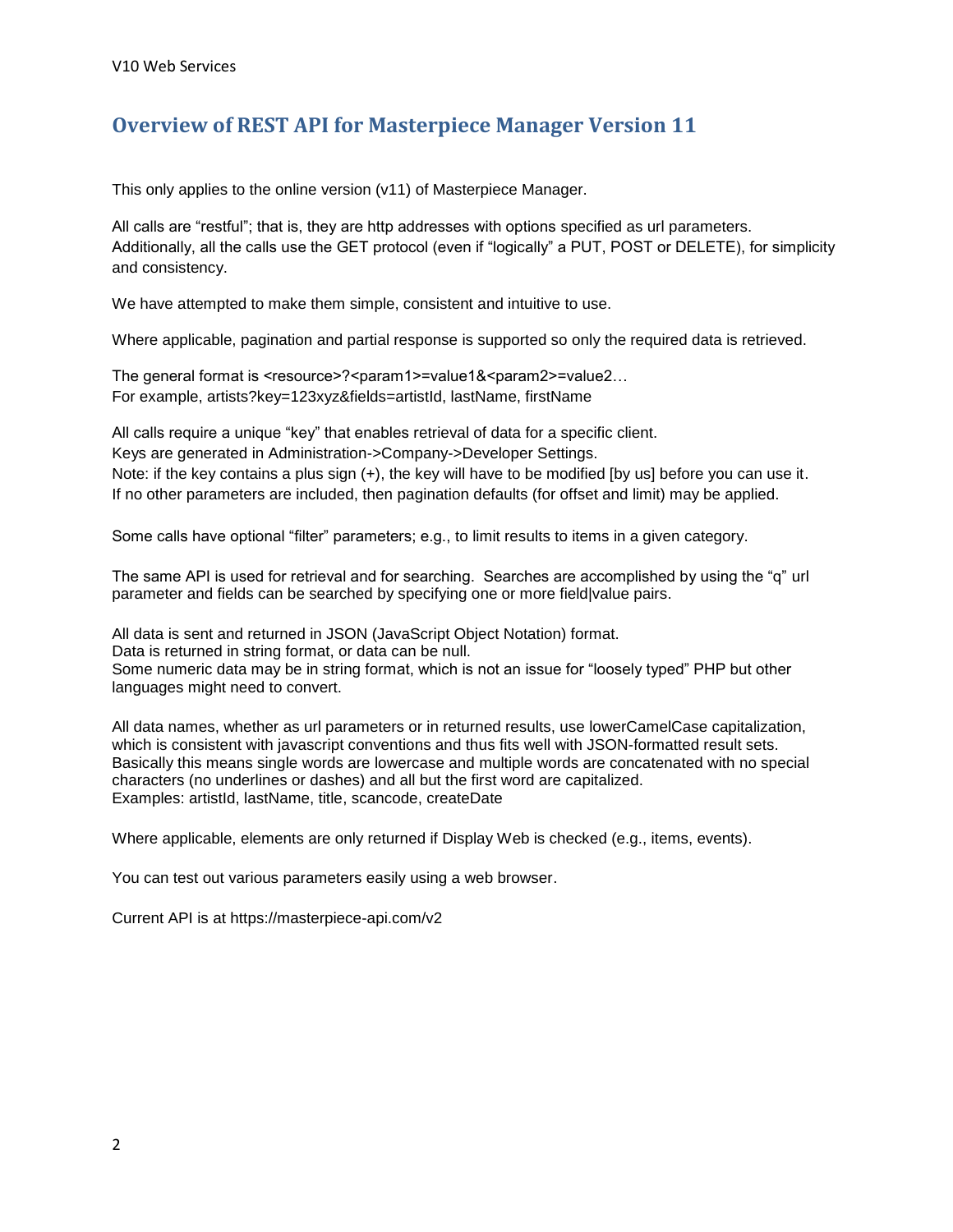# <span id="page-3-0"></span>**Artists**

https://masterpiece-api.com/v2/artists/?key=<yourKey>

Artist data is returned as a JSON object with "total" results and an "artists" array. The total always equals the entire result set, not the number of items returned on a given call. E.g., there might be 300 artists, but perhaps only 12 retrieved at a time; total will be set to 300 in this case.

| artistId    |                                               |
|-------------|-----------------------------------------------|
| biography   |                                               |
| hasBio      | 0/1                                           |
| picture     | Artist photo                                  |
| lastName    |                                               |
| firstName   |                                               |
| email       |                                               |
| phone       |                                               |
| line1       |                                               |
| line2       |                                               |
| line3       |                                               |
| city        |                                               |
| state       |                                               |
| zip         |                                               |
| country     |                                               |
| birthDate   | yyyy-mm-dd hh:mm:ss                           |
| deathDate   | yyyy-mm-dd hh:mm:ss                           |
| createDate  | yyyy-mm-dd hh:mm:ss                           |
| itemId      | Id of web primary item, if assigned           |
| itemPicture | Web primary item picture, if assigned         |
|             | If not assigned, then we get one at random,   |
|             | UNLESS category is specified, in which case a |
|             | random pic from that category is used.        |
| description |                                               |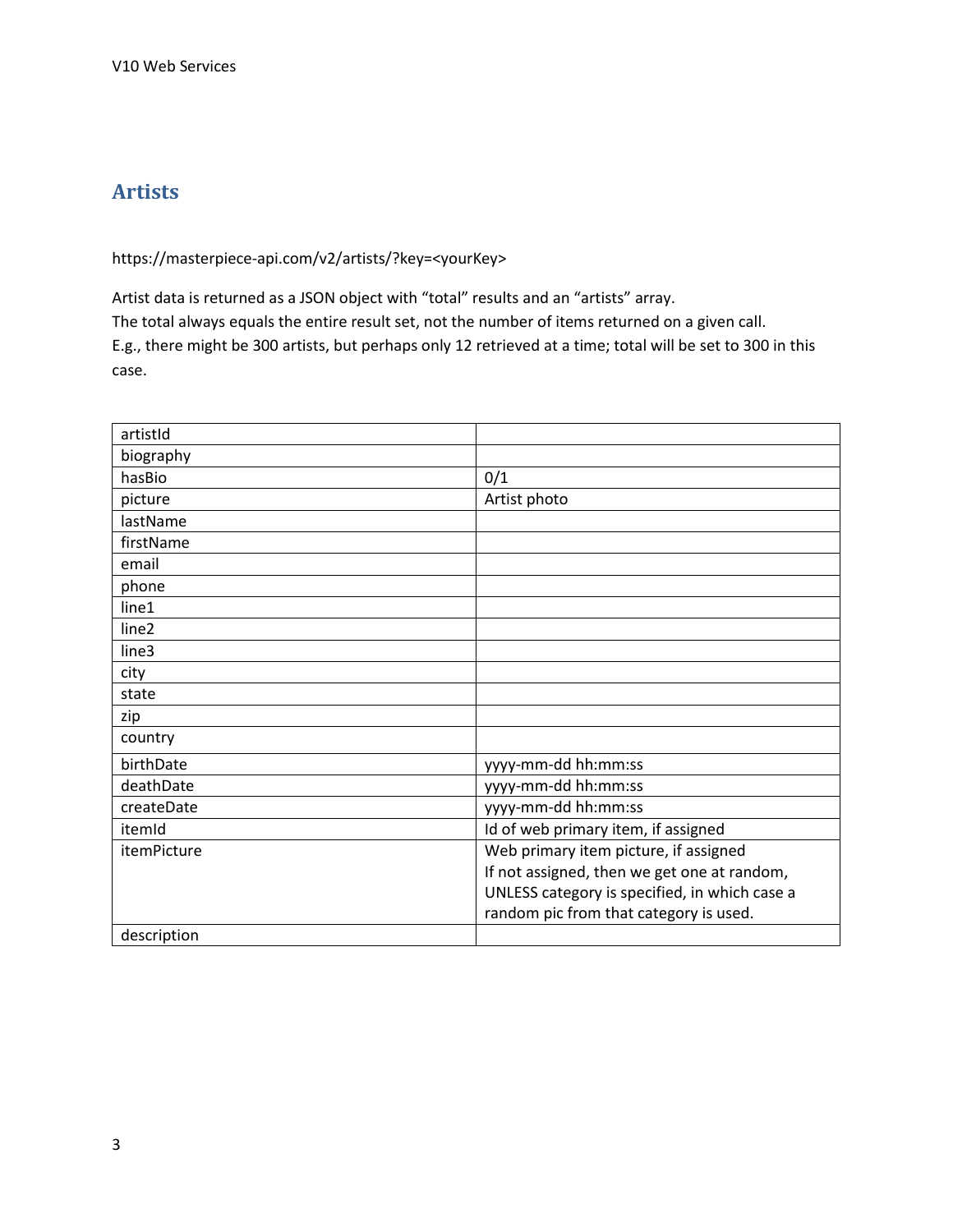## *(artists continued)*

| artistId         |                                                                    |
|------------------|--------------------------------------------------------------------|
| category         |                                                                    |
| medium           |                                                                    |
| locationId       |                                                                    |
|                  |                                                                    |
| fields           | Specify what fields to return, using the field names from the      |
|                  | artists table.                                                     |
|                  | E.g., fields=artistId,lastName,firstName                           |
|                  |                                                                    |
| attributes       | One or more attribute names with optional values and optional      |
|                  | operator $(=$ or $!=$ )                                            |
|                  | If using values then use   to separate name   value.               |
|                  | E.g., attributes=gift, metal   silver, text1   exclude   !=        |
| attributeCompare | Only applies if attributes parameter is used.                      |
|                  | Defaults to logical OR if more than one attribute specified, but   |
|                  | can set attributeCompare=AND                                       |
|                  |                                                                    |
| limit            | How many items to return. Default is 12.                           |
| offset           | Where in result set to start returned items.                       |
|                  | Default is 0.                                                      |
|                  | limit and offset can be used for pagination.                       |
|                  |                                                                    |
| q                | For searching one or more fields using field   value pairs.        |
|                  | E.g., q=firstName   Sam                                            |
|                  | All searches use SQL LIKE comparisons, and won't make sense        |
|                  | for all fields.                                                    |
| qCompare         | Default is OR, can set to AND, for use with q                      |
|                  |                                                                    |
| compare          | Compare one or more fields using field   value   operator triplets |
|                  | where operator can be = (equal), $!=$ (not equal) > (greater than) |
|                  | or $>$ (less than).                                                |
|                  | E.g., compare=lastName s >,lastName t < for artists with last      |
|                  | name starting with S.                                              |
| emptyNames       | emptyNames=1 to include artists with no name                       |
| sortOptions      | Default is by lastName, firstName.                                 |
|                  | Can specify one or more fields, each with optional direction (as   |
|                  | field direction pair), use asc and desc.                           |
|                  | E.g., sortOptions=createDate   desc, lastName                      |
|                  |                                                                    |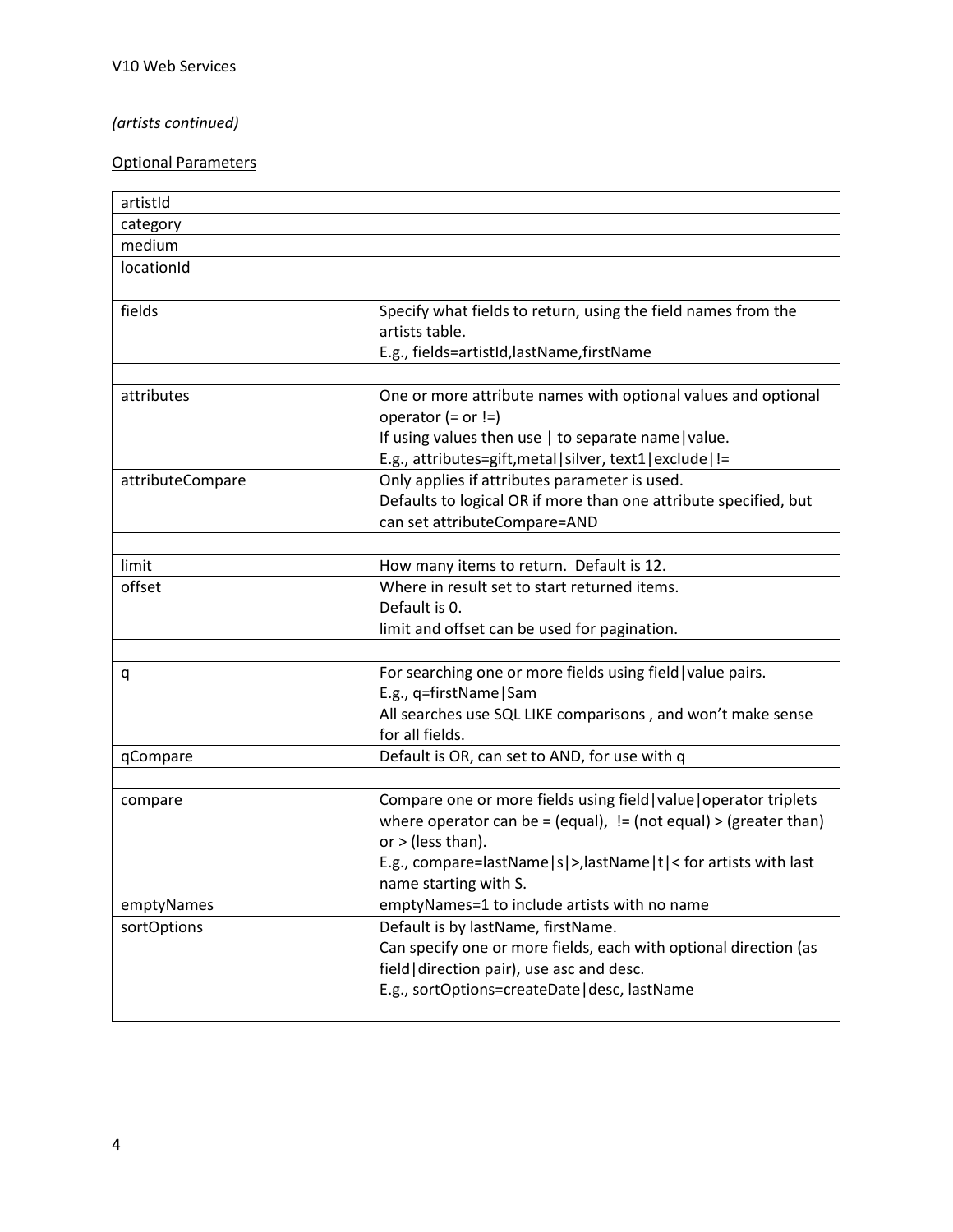#### *(artists continued)*

locationId, category, medium and attributes filters are applied to items in the artist's inventory, so for example, using a filter of category=Jewelry would result in only artists that have items with category of Jewelry.

If searching for artists in multiple categories, use the q parameter, e.g. q=category|painting,category|sculpture

Attributes optional operator defaults to = and can apply to having the attribute or to the attribute value (see examples in Items API).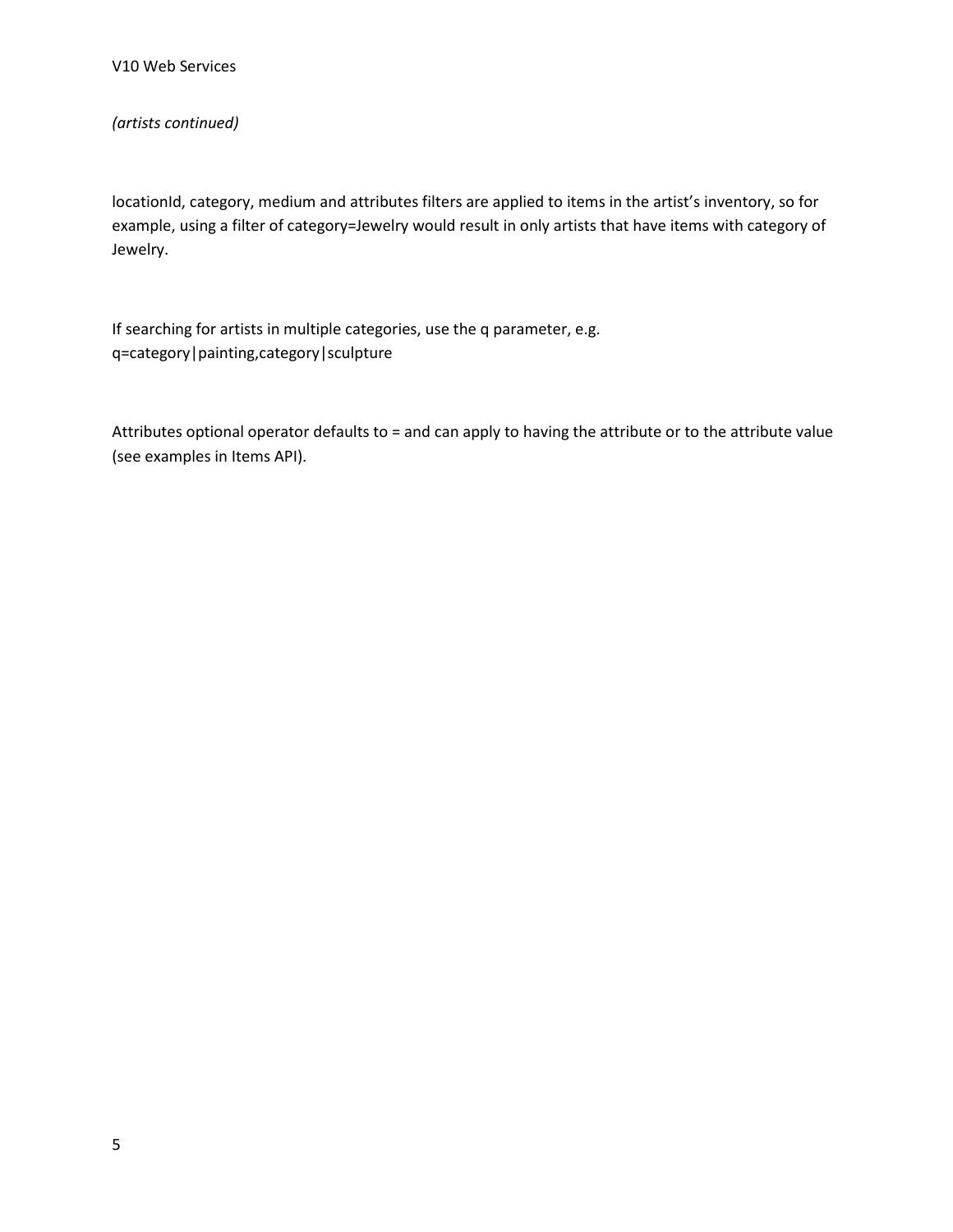## <span id="page-6-0"></span>**Items**

#### https://masterpiece-api.com/v2/items/?key=<yourKey>

Item data is returned as a JSON object with "total" results and an "items" array. The total always equals the entire result set, not the number of items returned on a given call. E.g., there might be 300 titles in a specified category, but perhaps only 12 retrieved at a time; total will be set to 300 in this case.

| title              |                                                |
|--------------------|------------------------------------------------|
| scancode           |                                                |
| description        |                                                |
| lastName           | Artist name                                    |
| firstName          | $\mathbf{u}$                                   |
| category           |                                                |
| medium             |                                                |
| dealerPrice        |                                                |
| retailPrice        |                                                |
| framePriceIncluded | 0/1                                            |
| subject            |                                                |
| circa              | year                                           |
| height             |                                                |
| width              |                                                |
| depth              |                                                |
| weight             |                                                |
| dimUnits           | 0=English, 1=Metric                            |
| frameWidth         |                                                |
| frameHeight        |                                                |
| artistId           |                                                |
| createDate         | yyyy-mm-dd hh:mm:ss                            |
| itemId             |                                                |
| editionType        | 0=unique, 1=open, 2=limited, 3=non stock       |
| editionSize        |                                                |
| Is3d               | 0/1                                            |
| stockLocation      |                                                |
| locationId         |                                                |
| qoh                | quantity on hand                               |
| notes              |                                                |
| attributes         | Array of zero or more attribute elements, each |
|                    | containing:                                    |
|                    | attribute, price, value                        |
| pictures           | Array of zero or more picture elements,        |
|                    | each with full path to the image               |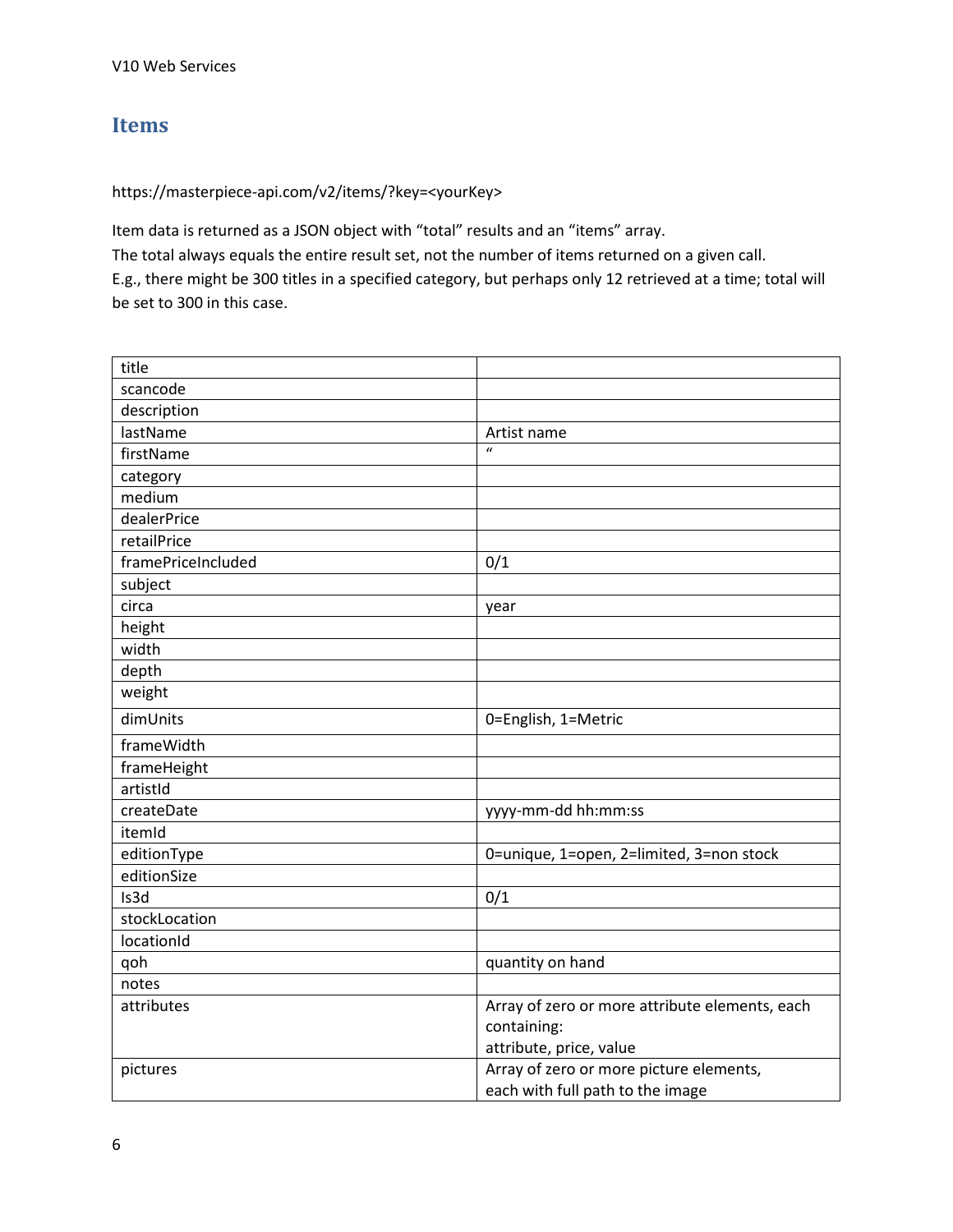#### *(Items continued)*

#### Optional Parameters

| itemId           | Can have multiple comma-separated item ID's                                         |
|------------------|-------------------------------------------------------------------------------------|
| artistId         |                                                                                     |
| eventId          | Items associated with given event                                                   |
| locationId       |                                                                                     |
| category         |                                                                                     |
| medium           |                                                                                     |
|                  |                                                                                     |
| fields           | Specify what fields to return, using the field names from the Items table.          |
|                  | E.g., fields=artistId, itemId, title, pictures                                      |
| attributes       | One or more attribute names with optional values and optional operator              |
|                  | $(= or !=)$                                                                         |
|                  | If using values then use   to separate name   value.                                |
|                  | E.g., attributes=gift, metal silver, text1 exclude !=                               |
| attributeCompare | Only applies if attributes parameter is used.                                       |
|                  | Defaults to logical OR if more than one attribute specified, but can set            |
|                  | attributeCompare=AND                                                                |
| limit            | How many items to return. Default is 12.                                            |
| offset           | Where in result set to start returned items.                                        |
|                  | Default is 0.                                                                       |
|                  | limit and offset can be used for pagination.                                        |
|                  |                                                                                     |
| q                | For searching one or more fields using field   value pairs.                         |
|                  | E.g., q=scancode   ABECAR000004                                                     |
|                  | All searches use SQL LIKE comparisons.                                              |
| qCompare         | Default is OR, can set to AND, for use with q                                       |
|                  |                                                                                     |
| compare          | Compare one or more fields using field   value   operator triplets where            |
|                  | operator can be = (equal), $!=$ (not equal), $>$ (greater than) or $>$ (less than). |
|                  | E.g., compare=retailPrice   1000   < for items with price less than \$1000.         |
| dateRestrict     | Can filter by some number of days, months, weeks or years, using the                |
|                  | createDate.                                                                         |
|                  | Format is single letter (d, m, w or y) followed by number.                          |
|                  | E.g., dateRestrict=d30 for last 30 days                                             |
| sortOptions      | Default is by title (ascending).                                                    |
|                  | Can specify one or more fields, each with optional direction (as                    |
|                  | field   direction pair), use asc and desc. E.g., sortOptions=createDate   desc,     |
|                  | title                                                                               |
|                  | Get random records with sortOptions=RAND()                                          |

attributes param can be used to check for the attribute NOT being present, e.g. attributes=text1|!= would return all items that do not have an attribute named text1. It can also be used to check for the attribute NOT having a specific value, e.g. attributes=text1 | @exclude@ | != returns items with text1 attributes that do not have @exclude@ as the value. artistDescription not returned but can be queried.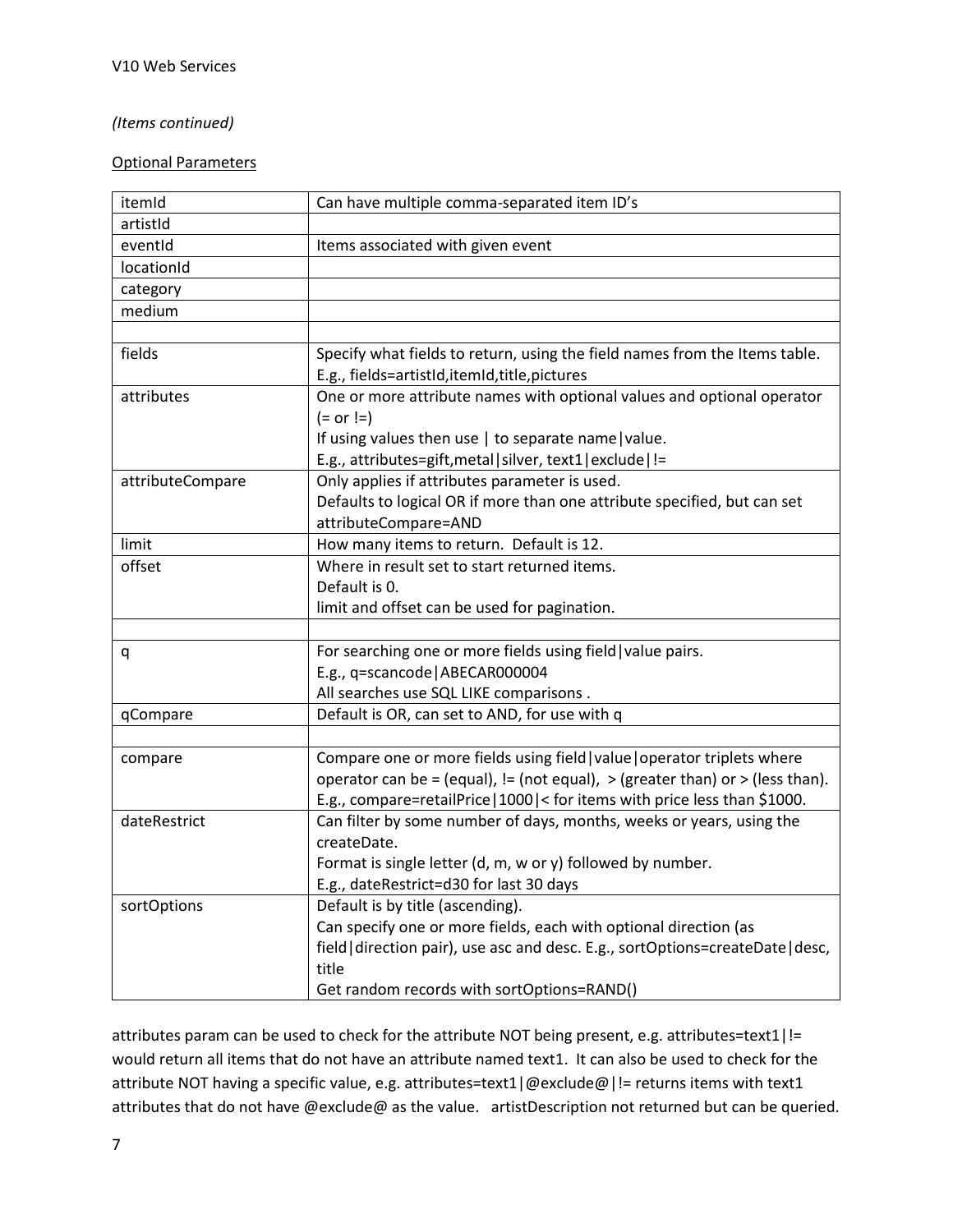# <span id="page-8-0"></span>**Editions**

https://masterpiece-api.com/v2/editions/?key=<yourKey>

Edition data is returned as a JSON object with "total" results and an "editions" array.

| editionId |                 |
|-----------|-----------------|
| itemId    | Associated Item |
| edition   | Ħ               |
| sold      | 0/1             |
|           |                 |

| editionId   |                                                      |
|-------------|------------------------------------------------------|
| itemId      |                                                      |
|             |                                                      |
| limit       | How many items to return. Default is 12.             |
| offset      | Where in result set to start returned items.         |
|             | Default is 0.                                        |
|             | limit and offset can be used for pagination.         |
|             |                                                      |
| fields      | Specify what fields to return.                       |
|             | E.g., fields=edition, sold                           |
|             |                                                      |
| q           | For searching one or more fields using field   value |
|             | pairs.                                               |
|             | E.g., $q=$ sold $ 0$                                 |
|             | All searches use SQL LIKE comparisons, and           |
|             | won't make sense for all fields.                     |
|             |                                                      |
| sortOptions | Default is by edition.                               |
|             | Can specify one or more fields, each with            |
|             | optional direction (as field direction pair), use    |
|             | asc and desc.                                        |
|             | E.g., sortOptions=editionId                          |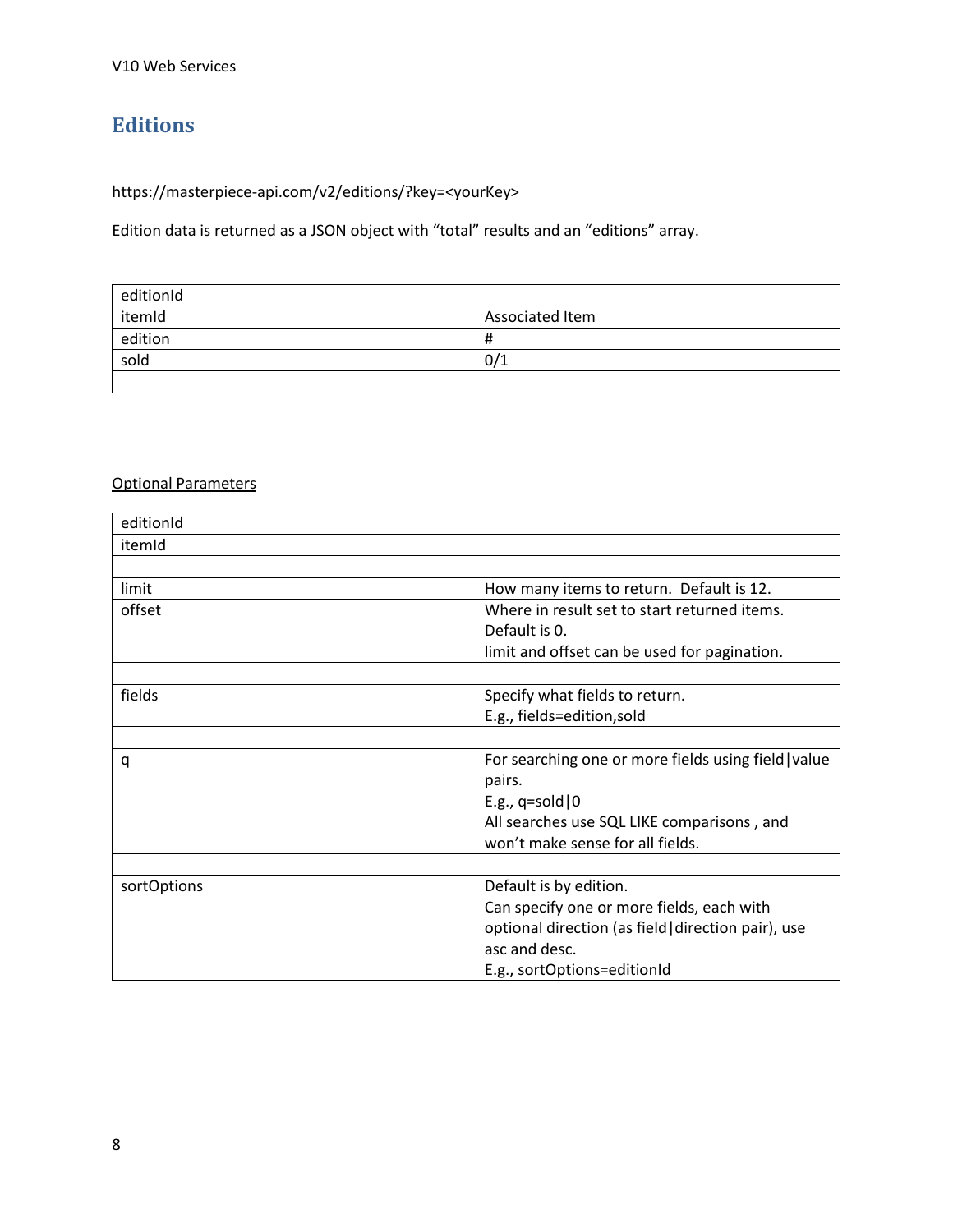# <span id="page-9-0"></span>**Categories**

## https://masterpiece-api.com/v2/categories/?key=<yourKey>

Category data is returned as a JSON object with "total" results and a "categories" array. Unless the fields parameter is used, and mediums not specified, each category has an array of mediums for which it is the parent. This is the default if only the key parameter is sent.

| category   |                                   |
|------------|-----------------------------------|
| categoryId |                                   |
|            |                                   |
| mediums    | Array of zero or more medium data |
| medium     |                                   |
| mediumId   |                                   |
|            |                                   |

| categoryId  |                                                                                                                                                                             |
|-------------|-----------------------------------------------------------------------------------------------------------------------------------------------------------------------------|
| category    |                                                                                                                                                                             |
| medium      |                                                                                                                                                                             |
| artistid    |                                                                                                                                                                             |
| locationId  |                                                                                                                                                                             |
|             |                                                                                                                                                                             |
| fields      | Specify what fields to return, using the field<br>names from the categories table.<br>If mediums specified, you get everything anyway.<br>E.g., fields=category             |
|             |                                                                                                                                                                             |
| q           | For searching one or more fields using field   value<br>pairs.<br>E.g., $q$ =medium   Oil<br>All searches use SQL LIKE comparisons, and<br>won't make sense for all fields. |
| sortOptions | Default is by category.                                                                                                                                                     |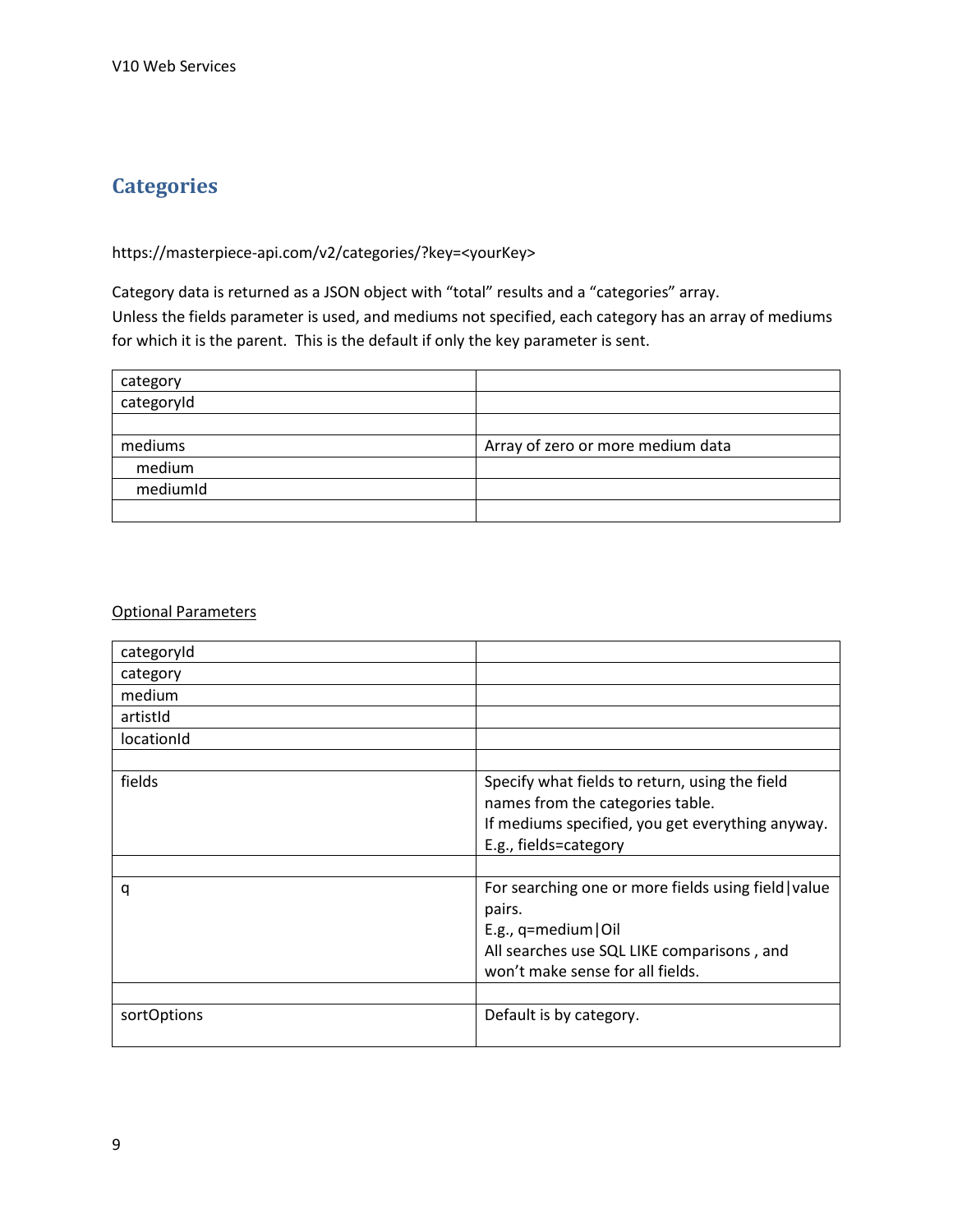# <span id="page-10-0"></span>**Mediums**

https://masterpiece-api.com/v2/mediums/?key=<yourKey>

Medium data is returned as a JSON object with "total" results and a "mediums" array.

| medium   |                               |
|----------|-------------------------------|
| mediumId |                               |
| parentId | The id of the parent category |
|          |                               |

| categoryId  |                                                      |
|-------------|------------------------------------------------------|
| category    |                                                      |
| mediumid    |                                                      |
| artistid    |                                                      |
| locationId  |                                                      |
|             |                                                      |
| fields      | Specify what fields to return.                       |
|             | E.g., fields=medium                                  |
|             |                                                      |
| q           | For searching one or more fields using field   value |
|             | pairs.                                               |
|             | E.g., q=category   Jewelry                           |
|             | All searches use SQL LIKE comparisons, and           |
|             | won't make sense for all fields.                     |
|             |                                                      |
| sortOptions | Default is by medium.                                |
|             |                                                      |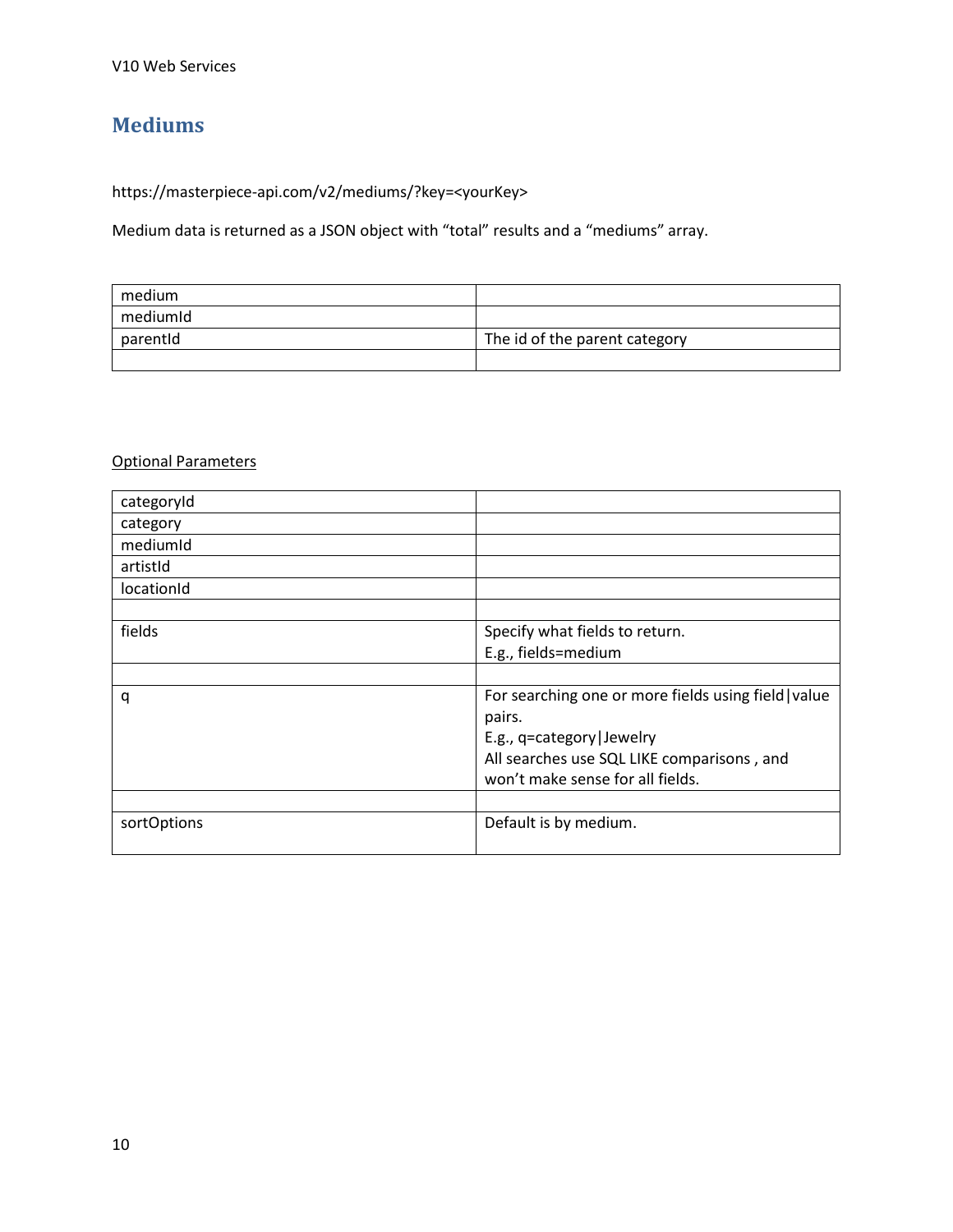# <span id="page-11-0"></span>**Attributes**

https://masterpiece-api.com/v2/attributes/?key=<yourKey>

Attribute data is returned as a JSON object with "total" results and an "attributes" array.

| attribute |  |
|-----------|--|
| price     |  |
| value     |  |
|           |  |

In most cased the artists or items API will more applicable.

This is a special case where just attributes, or most likely a specific attribute designated, are needed.

For example, we want all possible values of an attribute called Holidays, and various items have "Christmas", "Fourth Of July", "Halloween" etc. as a value for that attribute. We could then call attributes?key=<somekey>&attributes=Holiday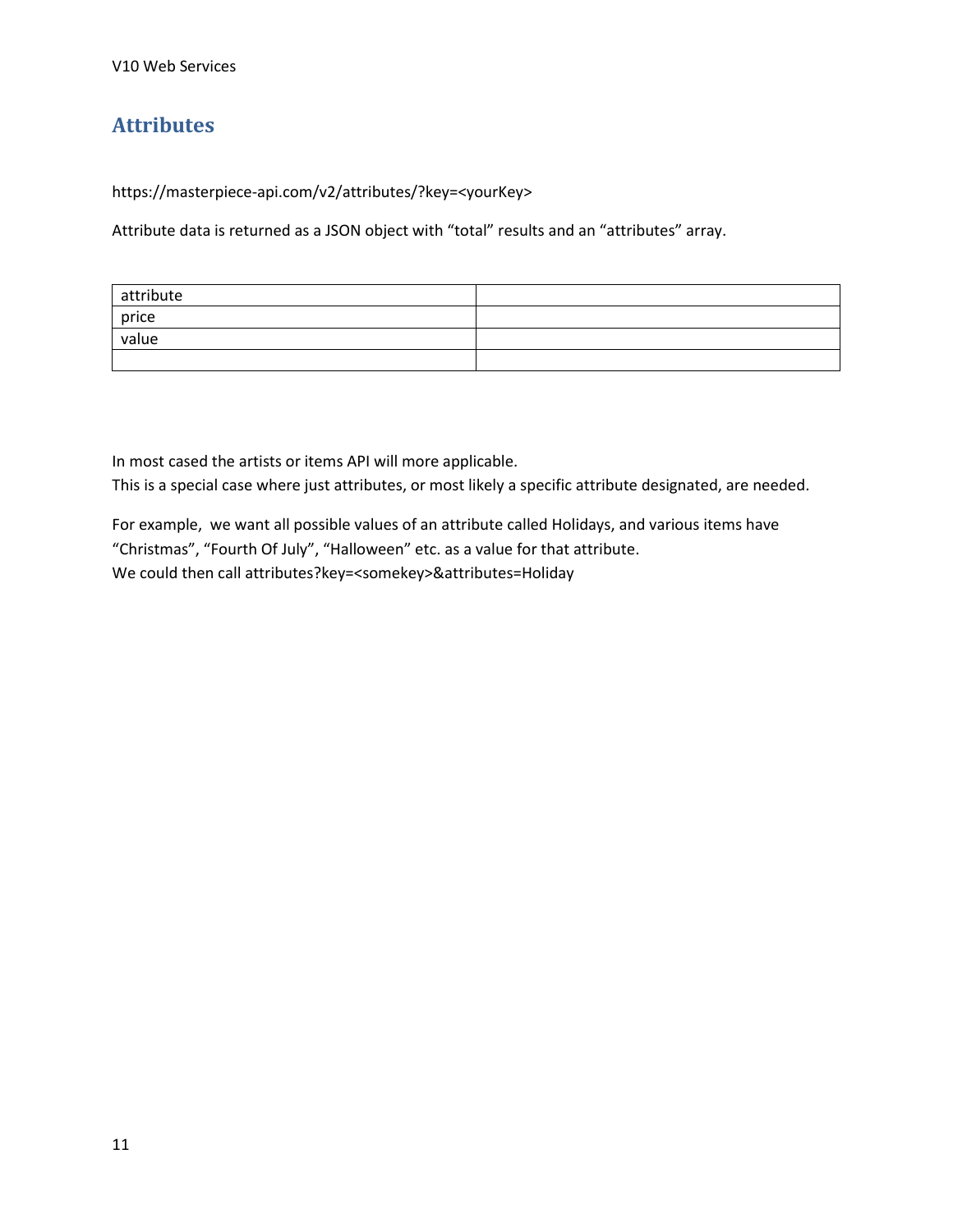## *(attributes continued)*

| attributes       | One or more attribute names with optional            |
|------------------|------------------------------------------------------|
|                  | values.                                              |
|                  | If using values then use $ $ to separate             |
|                  | name   value.                                        |
|                  | E.g., attributes=gift, metal   silver                |
| attributeCompare | Only applies if attributes parameter is used.        |
|                  | Defaults to logical OR if more than one attribute    |
|                  | specified, but can set attributeCompare=AND          |
|                  |                                                      |
| locationId       |                                                      |
|                  |                                                      |
| limit            | How many items to return. Default is 12.             |
| offset           | Where in result set to start returned items.         |
|                  | Default is 0.                                        |
|                  | limit and offset can be used for pagination.         |
|                  |                                                      |
| q                | For searching one or more fields using field   value |
|                  | pairs.                                               |
|                  | E.g., $q = value$   sale                             |
|                  | All searches use SQL LIKE comparisons, and           |
|                  | won't make sense for all fields.                     |
| compare          | Compare one or more fields using                     |
|                  | field   value   operator triplets where operator can |
|                  | be = (equal), > (greater than) or > (less than).     |
|                  | E.g., compare=price   1000   < for items with        |
|                  | attribute price less than \$1000.                    |
| sortOptions      | Default is by attribute, value.                      |
|                  |                                                      |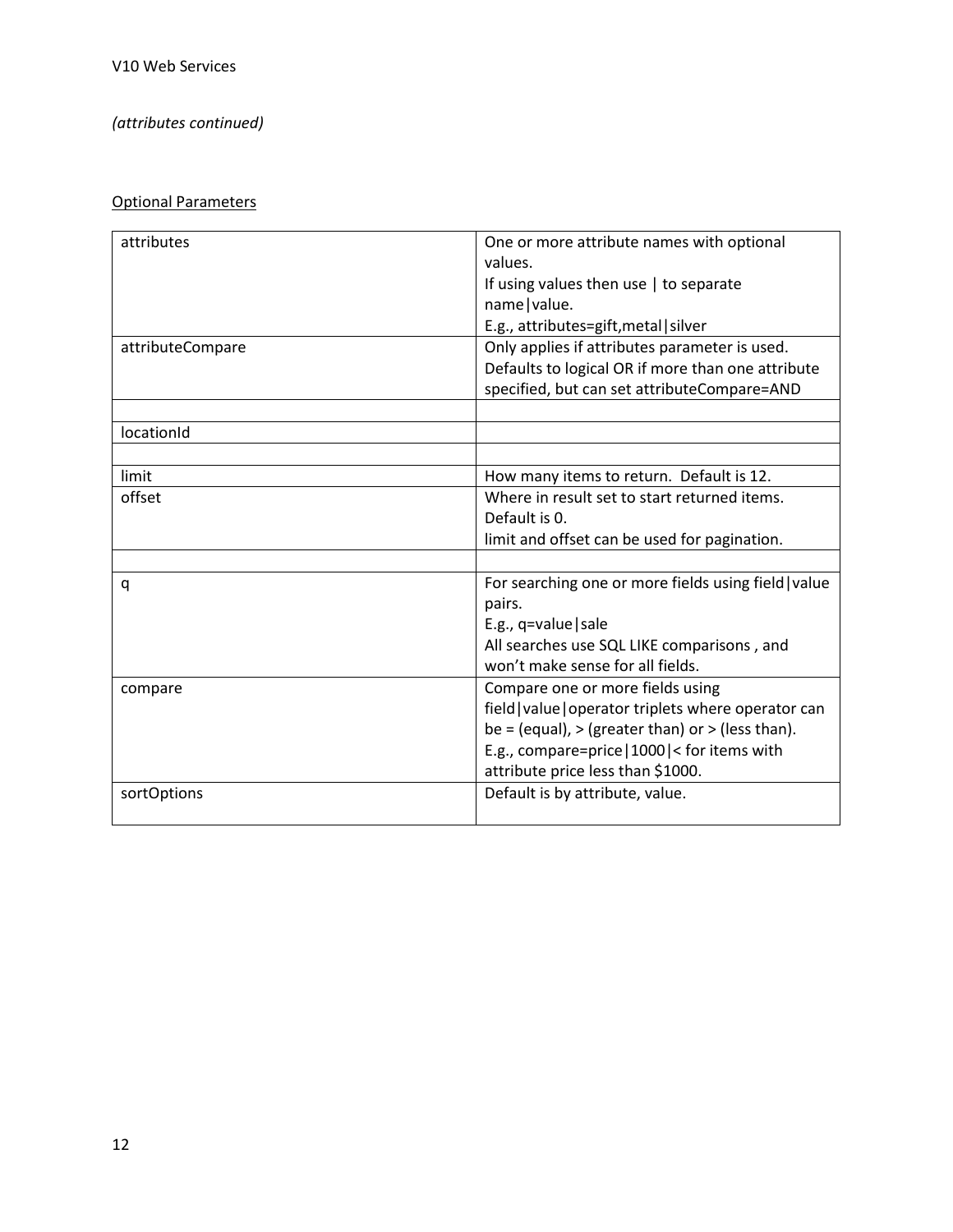## <span id="page-13-0"></span>**Events**

https://masterpiece-api.com/v2/events/?key=<yourKey>

Event data is returned as a JSON object with "total" results and an "events" array.

| eventid     |                                 |
|-------------|---------------------------------|
| title       |                                 |
| startDate   |                                 |
| endDate     |                                 |
| body        | Rich text blob                  |
| itemId      | Id of event item, if assigned   |
| itemPicture | Event item picture, if assigned |
| locationId  |                                 |

| eventid     |                                                      |
|-------------|------------------------------------------------------|
| eventWhen   | current, future or past                              |
|             | current means start or end date is this week         |
|             |                                                      |
| locationId  | filter by location                                   |
|             |                                                      |
| limit       | How many items to return. Default is 12.             |
| offset      | Where in result set to start returned items.         |
|             | Default is 0.                                        |
|             | limit and offset can be used for pagination.         |
|             |                                                      |
| fields      | Specify what fields to return.                       |
|             | E.g., fields=eventId, title, startDate, endDate      |
|             |                                                      |
| q           | For searching one or more fields using field   value |
|             | pairs.                                               |
|             | E.g., q=startDate   2012                             |
|             | All searches use SQL LIKE comparisons, and           |
|             | won't make sense for all fields.                     |
|             |                                                      |
| sortOptions | Default is by startDate descending.                  |
|             | Can specify one or more fields, each with            |
|             | optional direction (as field   direction pair), use  |
|             | asc and desc.                                        |
|             | E.g., sortOptions=endDate   asc, title               |